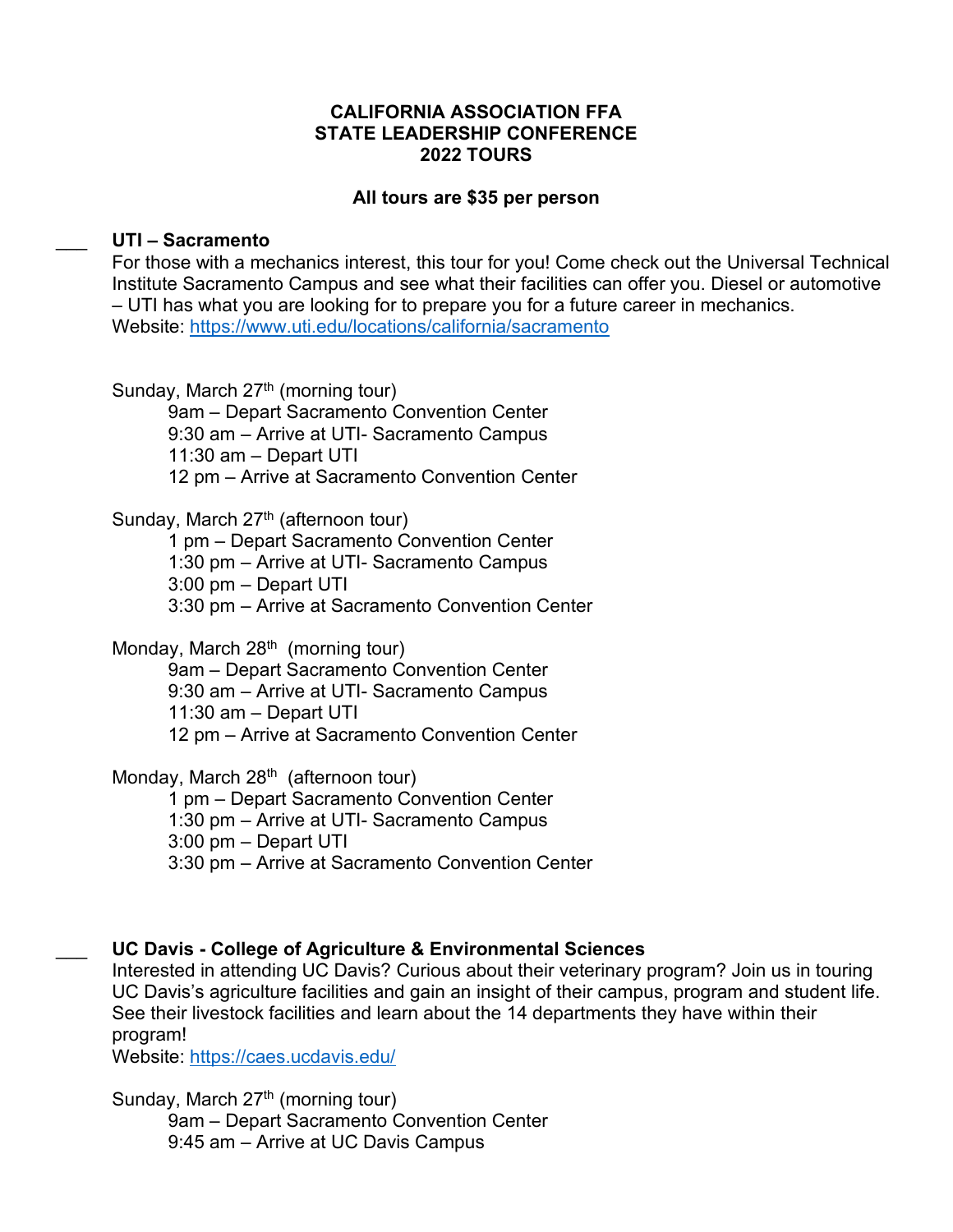11:30 am – Depart UC Davis

12 pm – Arrive at Sacramento Convention Center

Sunday, March  $27<sup>th</sup>$  (afternoon tour)

1 pm – Depart Sacramento Convention Center 1:45 pm – Arrive at UC Davis Campus 3:00 pm – Depart UC Davis

3:30 pm – Arrive at Sacramento Convention Center

Monday, March  $28<sup>th</sup>$  (morning tour) 9am – Depart Sacramento Convention Center 9:45 am – Arrive at UC Davis Campus 11:30 am – Depart UC Davis 12 pm – Arrive at Sacramento Convention Center

Monday, March  $28<sup>th</sup>$  (afternoon tour) 1 pm – Depart Sacramento Convention Center 1:45 pm – Arrive at UC Davis Campus 3:00 pm – Depart UC Davis 3:30 pm – Arrive at Sacramento Convention Center

# \_\_\_ **Morning Star- Tomato Processing & Packaging**

Come see one of the three largest tomato processing and packaging facilities in the world! Morning Star supplies over 40% of the nation with their ingredient tomato paste and diced tomatoes. Learn how their operation works and see how their production technology has helped the tomato industry.

Website:<https://www.morningstarco.com/>

Sunday, March  $27<sup>th</sup>$  (morning tour) 9am – Depart Sacramento Convention Center 9:45 am – Arrive at Morning Star 11:15 am – Depart Morning Star 12 pm – Arrive at Sacramento Convention Center

# \_\_\_ **Flora Fresh Inc.**

Flora Fresh Inc. assists in supplying flowers to the Sacramento and central valley area. Flora Fresh provides a wide variety for florals and greenery from around the whole. Come see how their operations work and how they care for their products. Website:<https://www.florafreshinc.com/>

Sunday, March 27th

9am – Depart Sacramento Convention Center 9:45 am – Arrive at Flora Fresh 11:15 am – Depart Flora Fresh 12 pm – Arrive at Sacramento Convention Center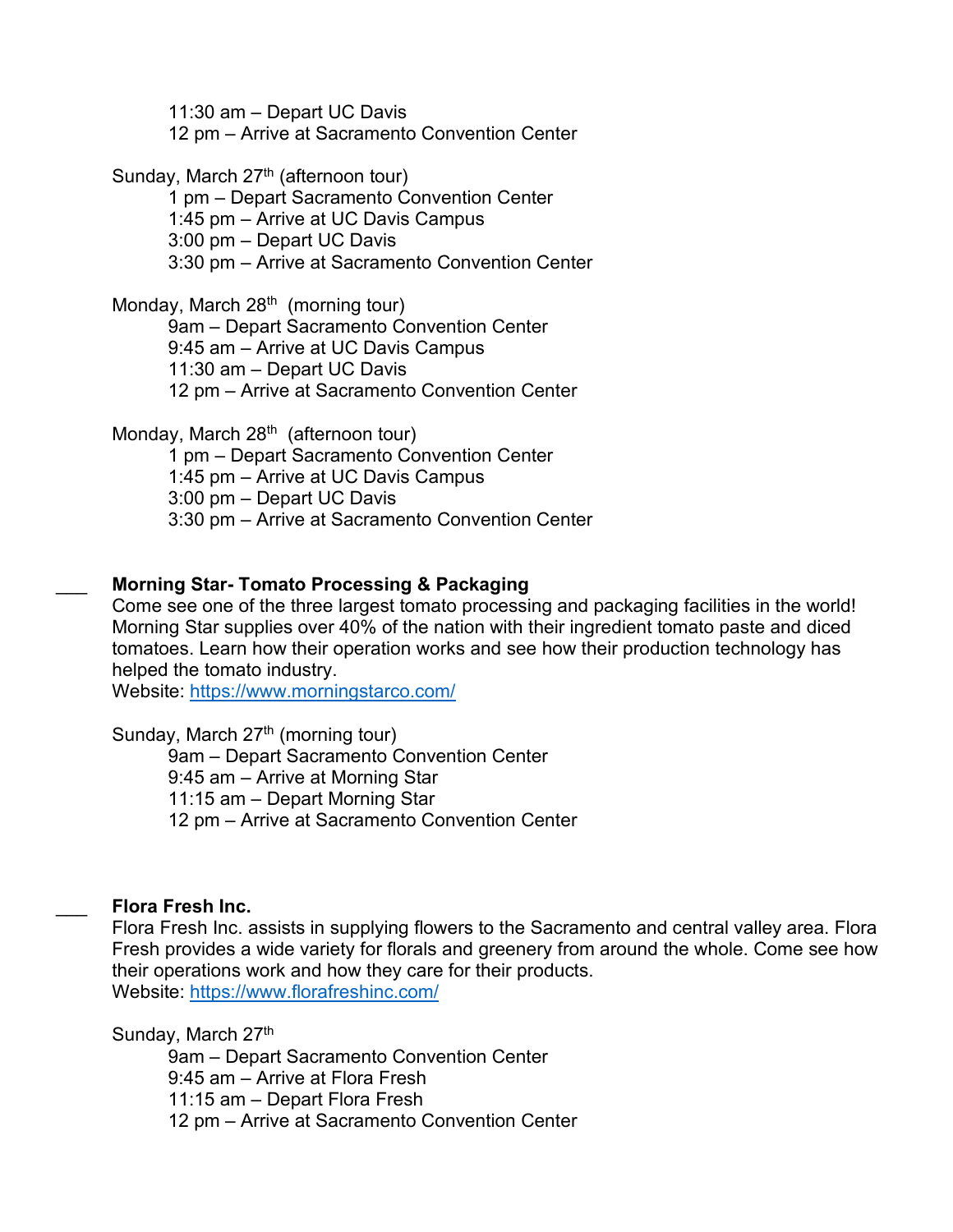Monday, March 28<sup>th</sup>

9am – Depart Sacramento Convention Center 9:45 am – Arrive at Flora Fresh 11:15 am – Depart Flora Fresh 12 pm – Arrive at Sacramento Convention Center

## \_\_\_ **Raley's Distribution Center**

Ever wonder how food gets from the farmer to your local grocery store? Come check out the Raley's Distribution Center in Sacramento. We will be providing a tour on the distribution facilities and learn how produce is sorted and transported to your local Raley's. Website:<https://purpose.raleys.com/>

Sunday, March  $27<sup>th</sup>$  (morning tour)

9am – Depart Sacramento Convention Center 9:30 am – Arrive at Raley's Distribution Center 11:30 am – Depart Raley's Distribution Center 12 pm – Arrive at Sacramento Convention Center

## Sunday, March  $27<sup>th</sup>$  (afternoon tour)

1 pm – Depart Sacramento Convention Center 1:30 pm – Arrive at Raley's Distribution Center 3:00 pm – Depart Raley's Distribution Center 3:30 pm – Arrive at Sacramento Convention Center

Monday, March  $28<sup>th</sup>$  (morning tour)

9am – Depart Sacramento Convention Center 9:30 am – Arrive at Raley's Distribution Center 11:30 am – Depart Raley's Distribution Center 12 pm – Arrive at Sacramento Convention Center

Monday, March  $28<sup>th</sup>$  (afternoon tour)

1 pm – Depart Sacramento Convention Center

1:30 pm – Arrive at Raley's Distribution Center

3:00 pm – Depart Raley's Distribution Center

3:30 pm – Arrive at Sacramento Convention Center

# \_\_\_ **Biome Makers**

Biome Makers is a global AgTech company that provides the most advanced technology for soil functionality. They strive to assist in recovering soil health to ensure sustainability and mitigate hunger around the world. Come tour their lab facilities and see how they utilize agriscience to promote soil health.

Website:<https://biomemakers.com/>

Monday, March 28<sup>th</sup> (morning tour) 9am – Depart Sacramento Convention Center 9:30 am – Arrive at Biome Makers 11:30 am – Depart Biome Makers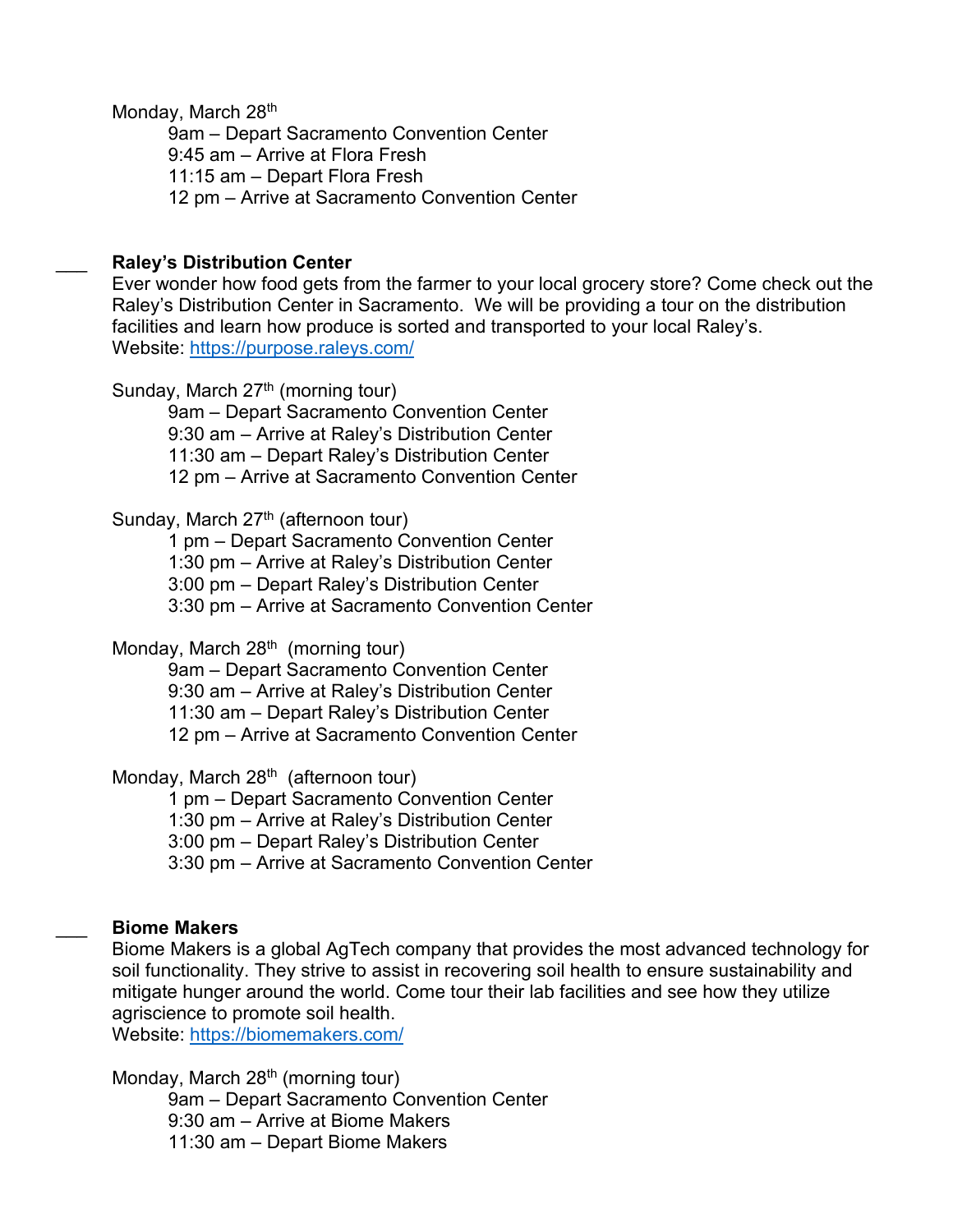12 pm – Arrive at Sacramento Convention Center

#### \_\_\_ **Van Warmerdam Dairy & SMUD**

What does a dairy and an electrical company have in common? ENERGY! Join us in a tour through the Van Warmerdam Dairy along with the Sacramento Municipal Utility District (SMUD). Learn the strategies that SMUD will use to achieve the ambitious goal of being 100% carbon energy free by 2030, how dairy digesters are an important source of on-demand energy, and how a dairy digester works.

Website: Van [Warmerdam](https://urldefense.proofpoint.com/v2/url?u=https-3A__www.youtube.com_watch-3Fv-3D-2D1XTihdgD2Y&d=DwMFAw&c=SIStQSL0VMIUJoLS-Q8giiFlA-AKdP7tpJHyQh8DeXk&r=a4z91iV4-Zdq9NERcieBfJZsuTOVDNJqPVtfbqzhpic&m=fct0SQkwIgCkt-LEzRAf27r7ihOFf3ocL1llbhK1Iac&s=vf4O9Hkbx3_5GRX583vyHZaijcW97fflkcI1--kGmbg&e=) Dairy - YouTube

Website:<https://www.smud.org/>

Monday, March  $28<sup>th</sup>$  (morning tour)

9am – Depart Sacramento Convention Center 9:30 am – Arrive at Van Warmerdam Dairy 11:30 am – Depart Van Warmerdam Dairy 12 pm – Arrive at Sacramento Convention Center

## Monday, March 28<sup>th</sup> (afternoon tour)

1 pm – Depart Sacramento Convention Center 1:30 pm – Arrive at Van Warmerdam Dairy 3:00 pm – Depart Van Warmerdam Dairy

3:30 pm – Arrive at Sacramento Convention Center

## \_\_\_ **Superior Farms**

Come tour Superior Farms and learn how they raise sustainable lambs. Superior Farms has a long-standing commitment to the well-being and care of the flock. Lambs are set to pasture across grasslands, sustaining on natural vegetation, and are treated humanely. Website:<https://superiorfarms.com/>

Monday, March 28<sup>th</sup> (morning tour)

9am – Depart Sacramento Convention Center 9:30 am – Arrive at Superior Farms 11:30 am – Depart Superior Farms 12 pm – Arrive at Sacramento Convention Center

## \_\_\_ **Pacific Coast Producers**

Owned by over 150 family-farms located in Central and Northern California, Pacific Coast Producers specializes in canning fruits and tomatoes for brands throughout the world. Join us at their corporate headquarters for a virtual tour and presentation by the executive team.

Website:<https://pacificcoastproducers.com/>

Monday, March  $28<sup>th</sup>$  (morning tour) 9am – Depart Sacramento Convention Center 9:30 am – Arrive at Pacific Coast Producers